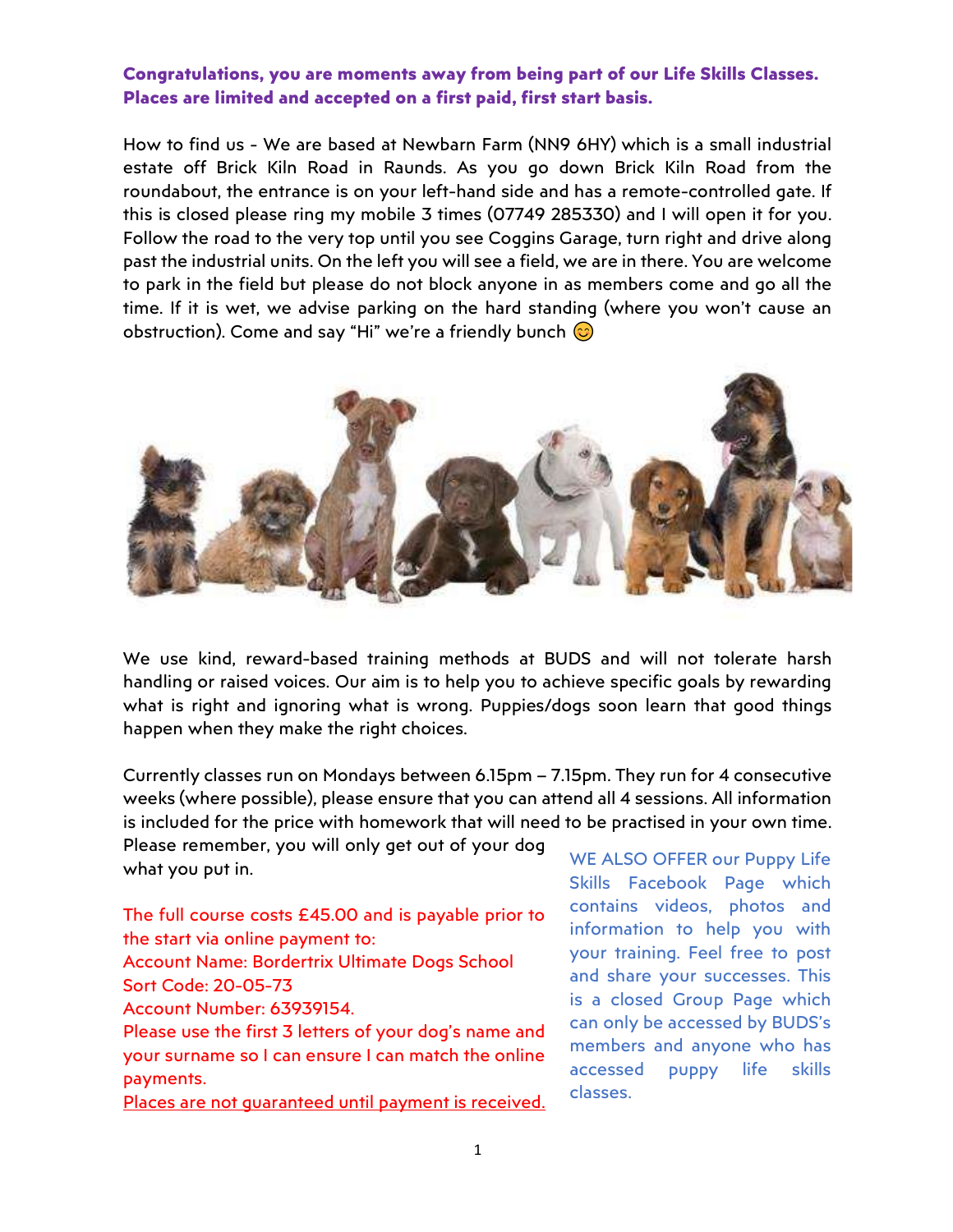Below we have included the information you need to ensure you get the very most out of your time with us.

- $\triangleright$  Treats and toys we use both at BUDS because by reinforcing positive association with training means your dog will want to work with you. I use cooked sausages, ham or any cold, cooked meat. Cheese is also good but can upset sensitive tummies, or simply save some meat from your Sunday roast. The tastier the treat the more your dog will want to train. Treating is phased out over time, if trained correctly your dog will happily do behaviours without reward when older.
- $\triangleright$  We use toys to teach "Stop" and "Leave" commands, tugging toys are the best for this as owners are directly interacting with their dog and have control. A squeaky toy will help to keep engagement during play if you need a little more.
- $\triangleright$  A secure fitting collar is essential, you should only be able to fit 2 fingers between a collar and the dog's neck. Any more than this could result in your dog slipping his collar - you really do not want that to happen.
- $\triangleright$  I prefer using a harness for training life skills as pulling on collars is not comfortable for your dog and risks damaging their throat and neck area. A good fitting harness should not restrict your dog's movement in any way. Pets At Home do allow you to try harnesses on before buying but they are not the cheapest place to purchase from.
- $\triangleright$  Leads should be comfortable for the handler to hold and grip at any place. Please do not bring flexi-leads as they limit your handling ability.
- $\triangleright$  Your dog should legally have an identification disk on its collar, this is a legal requirement and a microchip does not replace the need for it. This should legally contain your name and your address but I recommend also your home and/or mobile telephone number, Vet's telephone number and 'I'm chipped'. NEVER, EVER put your dog's name on an ID disk.
- $\triangleright$  Please bring poo bags, you will be expected to clear up any faeces and disinfect any equipment that has been weed on. To avoid this as much as possible you are welcome to walk your dog around the perimeter of the field, so they arrive ready and not needing to toilet, however, please ensure you are ready to start your Class on time.

 We do supply water for the dogs, however, when it is really hot, we recommend ensuring you have some available. There is an outside tap nearby.

 Make sure you are wearing suitable footwear - for a field. Trainers are probably the best unless it has been raining. Wellies and boots cover most eventualities but ensure you will be able to move around freely with your dog.

Because we all need a starting point it would be helpful if you could try and ensure your puppy/dog has the following basic skills:

- Able to sit on command
- Able to walk on a lead, not necessarily to heel, just in a fairly straight line.
- Able to wait in one position, handler at least 2 steps away and return
- Able to take treats kindly